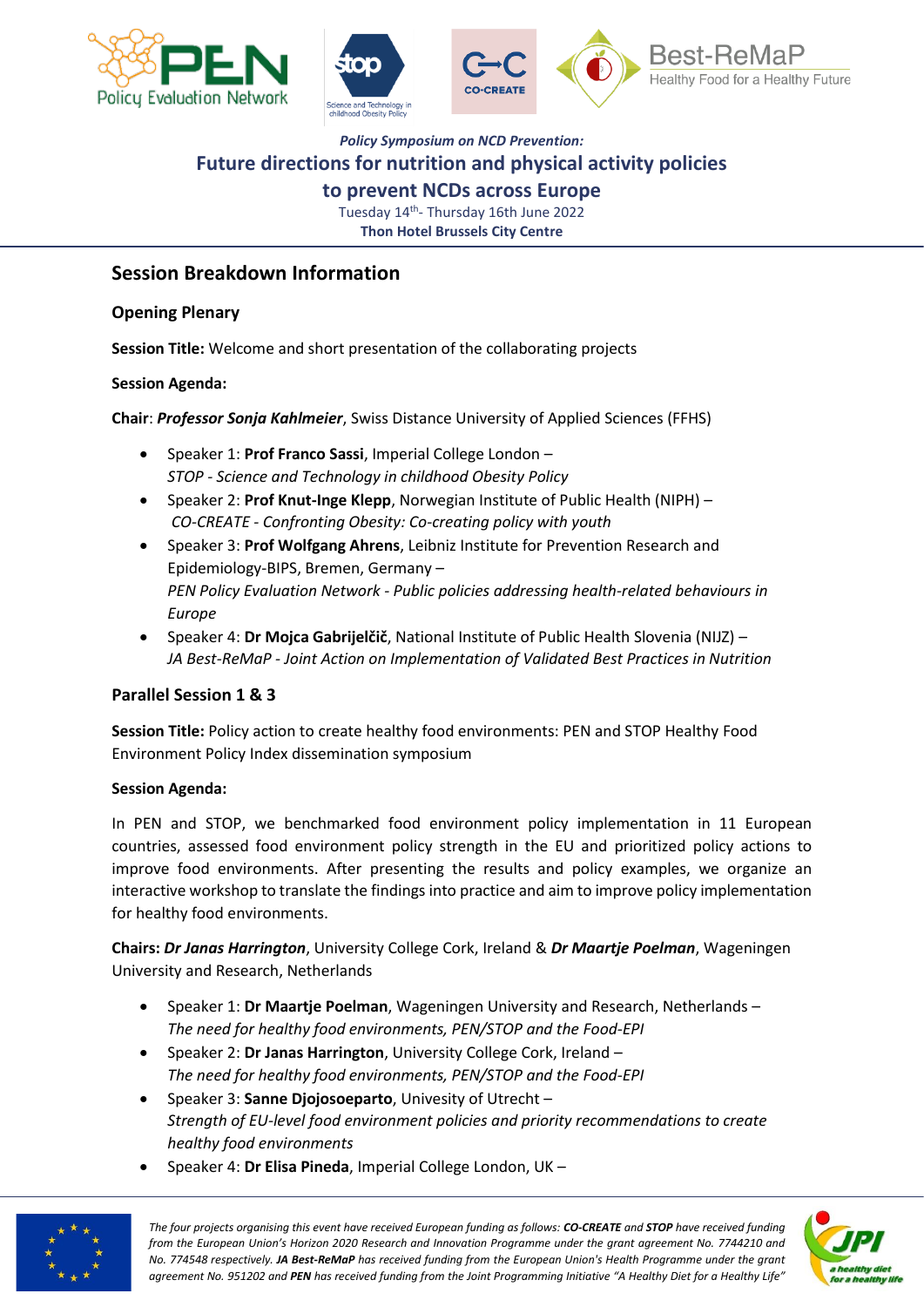



**to prevent NCDs across Europe**

Tuesday 14<sup>th</sup>- Thursday 16th June 2022 **Thon Hotel Brussels City Centre**

*Policy implementation and priorities to create healthy food environments across 11 European countries of STOP and PEN*

- Speaker 5: **Almudena Rollán**, Agencia Española de Seguridad Alimentaria y Nutrición (AESAN) (Spanish Agency for Food Safety and Nutrition), Spain – *Experiences from Spain (STOP country): Public policies for sustainable healthy diets*
- Speaker 5: **Arnhild Haga Rimestad**, Norwegian Ministry of Health and Care Services, Norway *Experiences from Norway (PEN country): Partnerships for a healthier diet - agreements between the health authorities and the food industry*
- Workshop moderator: **Tamsin Rose**, Senior Fellow for Health, Friends of Europe *Interactive workshop: How to improve policy implementation in Europe*

#### **Parallel Session 2**

**Session Title:** You(th) matter – co-creating policies to prevent childhood obesity

#### **Session Agenda:**

The parallel session hosted by CO-CREATE will discuss meaningful youth engagement in policy and what it can and should look like in practice. In addition to giving an overview of CO-CREATE project activities, priorities for childhood obesity policy in the EU will be explored. CO-CREATE Youth Task Force members who have been actively engaged in the project and policy discussions at regional and national levels through Dialogue Fora over the past 3 years will voice their perspectives in the discussion.

#### **Chair:** *Dr***.** *Hannah Brinsden*, World Obesity Federation, UK

#### **Part 1: Meaningful engagement of youth**

- Speaker 1: **Dejan Bojanic**, Save the Children *What is meaningful engagement of youth?*
- Speaker 2: **Prof. Knut-Inge Klepp**, Norwegian Institute of Public Health (NIPH) *Youth engagement in the CO-CREATE project* **Panel:** *What is meaningful youth engagement and what can we learn from the CO-CREATE Project*
- Panellist: **Hanna Kristina Jakobsen**, CO-CREATE Youth TaskForce
- Panellist: **Tale Lejon**, CO-CREATE Youth Task Force
- Panellist: **Dejan Bojanic**, Save the Children
- Panellist: **Prof. Knut-Inge Klepp**, Norwegian Institute of Public Health (NIPH

#### **Part 2: Priority policies for EU Action Plan**

- Speaker 3: **Arnfinn Helleve**, Norwegian Institute of Public Health (NIPH) *Current policy actions and interventions targeting young people* **Panel:** *Outcomes of the youth alliances, dialogues and taskforce*
- Panellist**: Dr. Evelyne Baillergeau**, University of Amsterdam



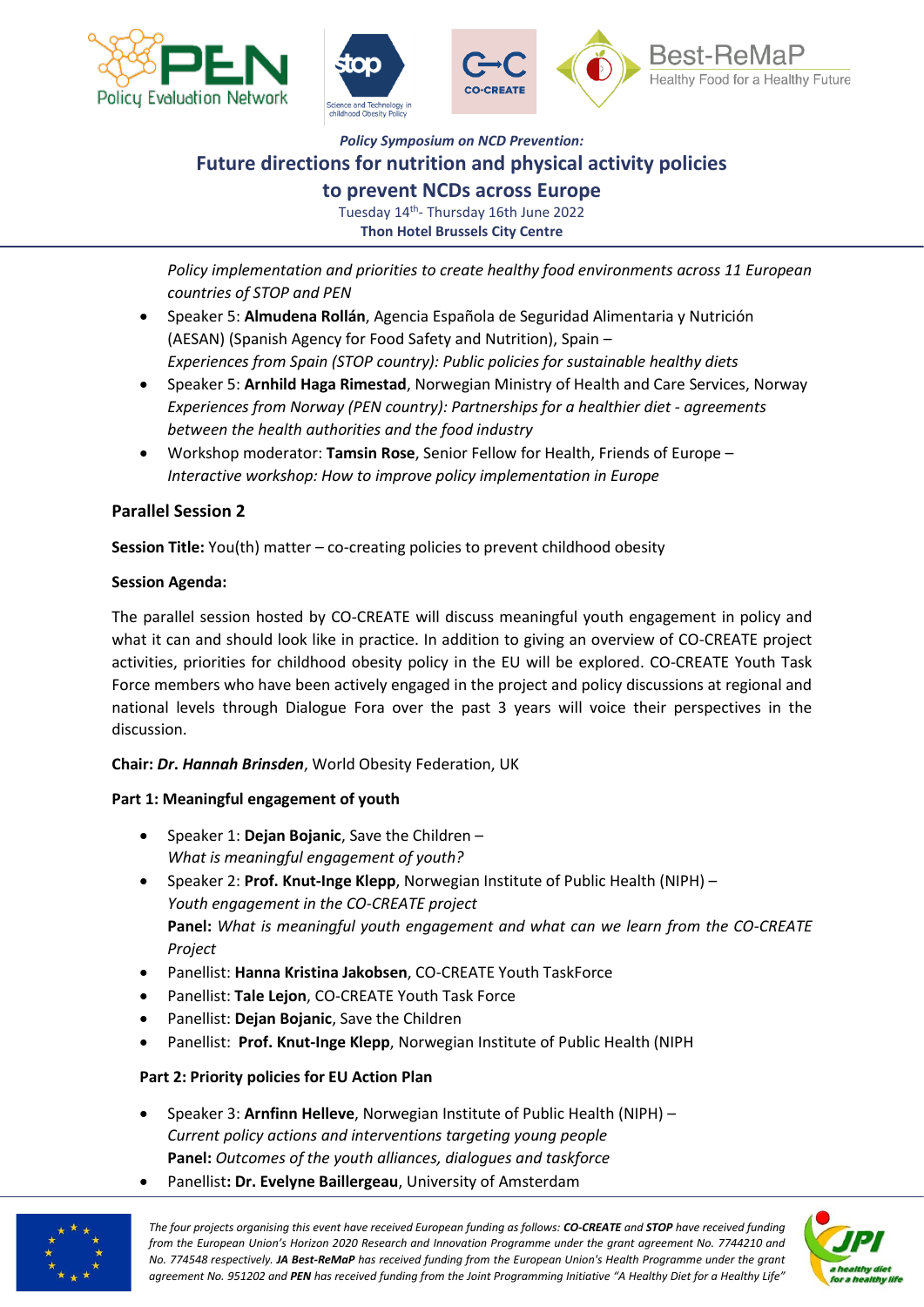



#### **to prevent NCDs across Europe**

Tuesday 14<sup>th</sup>- Thursday 16th June 2022 **Thon Hotel Brussels City Centre**

- Panellist: **Samantha Nesrallah**, EAT / CO-CREATE
- Panellist: **Pedro Goncalves**, CO-CREATE Youth Task Force
- Panellist: **Zuzanna Burzynska**, CO-CREATE Youth Declaration Task Force
- Speaker 4: **Prof. Franco Sassi**, Imperial College London –
- *Priorities for the EU Action Plan on Childhood Obesity: a youth led dialogue*
- Speaker 5: **Mojca Gabrijelčič,** Best ReMap *Priorities for the EU Action Plan on Childhood Obesity: a youth led dialogue*
- Closing Remarks: **Prof. Franco Sassi**, Imperial College London

#### **Parallel Session 4**

**Session Title:** From maps to policies: a systems approach to diet, physical activity and obesity

#### **Session Agenda:**

Limited success to curb the obesity epidemic and to reduce social inequalities in obesity may partly result from an insufficient honouring of the complexity of these as wicked societal problems. In the CO-CREATE and PEN projects, we have addressed these problems using a systems approach. In this session we will demonstrate how a systems approach can be used from conceptualizing the problem to evaluating policies, by showcasing some of the applications and experiences from our projects. We will furthermore have an interactive session about how to derive at policy recommendations which are not only at the individual level.

#### **Chair:** *Prof. Nanna Lien***,** University of Oslo, Norway

- Speaker 1: **Prof. Frank van Lenthe**, Erasmus MC Rotterdam *Understanding the complexity of socioeconomic inequalities in dietary behaviours and physical activity: a systems approach*
- Speaker 2: **Anaely Aguiar Rodriguez**, University of Bergen, Norway *Meaningful participant engagement: using group model building*
- Speaker 3: **Mahshid Zolfaghari,** University of Oslo, Norway *Evaluating policies: Using a systems approach to understand the mechanisms of the EU School Fruit and Vegetable Scheme*
- Speaker 4: **Prof. Frank van Lenthe**, Erasmus MC Rotterdam *Deriving recommendations based on systems approaches*
- Speaker 5: **Prof. Nanna Lien**, University of Oslo, Norway *Interactive discussions and concluding remarks*

#### **Parallel Session 5**

**Session Title:** The development and implementation of the Physical Activity Environment Policy Index (PA-EPI)

The purpose of this session is to outline the iterative process which was undertaken to develop the PA-EPI monitoring framework and outline the next steps needed to evolve developed 'good practice



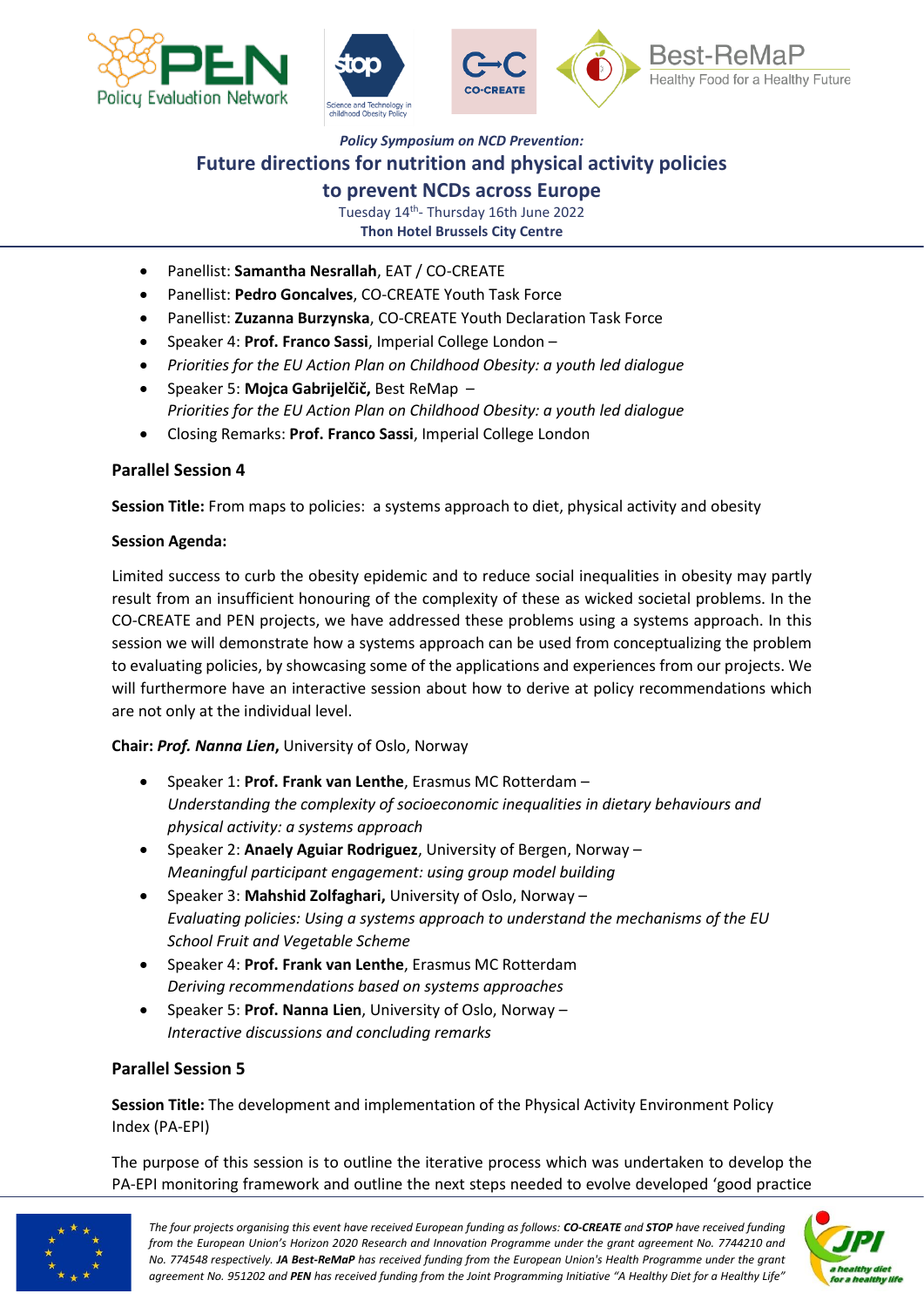



**to prevent NCDs across Europe**

Tuesday 14<sup>th</sup>- Thursday 16th June 2022 **Thon Hotel Brussels City Centre**

statements' into benchmarks established by governments at the forefront of creating and implementing policies to address inactivity.

**Chair:** *Prof. Catherine Woods*, Physical Activity for Health Research Cluster, Health Research Institute, Department of Physical Education and Sport Sciences, Faculty of Education and Health Sciences, University of Limerick, Limerick, Ireland

- Speaker 1: **Dr Peter Gelius**, Friedrich-Alexander University Erlangen-Nürnberg (FAU), Germany – *Health-enhancing physical activity (HEPA) policy audit tool (PAT)*
- Speaker 2: **Dr Sven Messing,** Friedrich-Alexander University Erlangen-Nürnberg (FAU), Germany –

*Health-enhancing physical activity (HEPA) policy audit tool (PAT)*

- Speaker 3: **Joanna Zukowska**, Gdansk University of Technology *Systematic Literature Reviews*
- Speaker 4: **Ms Nicole den Braver,** Amsterdam UMC, Netherlands *Systematic Literature Reviews*
- Speaker 5: **Kevin Volf,** University of Limerick, Ireland *Systematic Literature Reviews*
- Speaker 6: **Dr Liam Kelly**, University of Limerick, Ireland *Systematic Literature Reviews*
- Speaker 7: **Prof. Catherine Woods**, Physical Activity for Health Research Cluster *PA-EPI Frameworks*
- Speaker 8: **Dr Liam Kelly**, University of Limerick, Ireland *PA-EPI Prioritisation in Ireland*
- Speaker 9: **Prof. Catherine Woods**, Physical Activity for Health Research Cluster *PA-EPI next steps*
- Speaker 10: **Dr. Gregor Starc**, Faculty of Sport, University of Ljubljana, Slovenia *STOP - The Active Lifestyle school intervention: Lessons learned*

#### **Parallel Session 6 & 8**

**Session Title:** Expert workshop on harmonised pan-European surveillance for diet and physical activity behaviours

#### **Session Agenda:**

Together with the monitoring and surveillance systems, we aim to form the methodological competence platform, to build consensus about the mutual long-term aims for measuring health indicators in Europe, to agree on priorities and the necessary action for the harmonisation process, and on common quality standards to foster methodological advancements.

**Chairs:** *Dr Antje Hebestreit*, Leibniz Institute for Prevention Research and Epidemiology - BIPS, Germany & *Dr Celine Murrin,* University College Dublin, Ireland



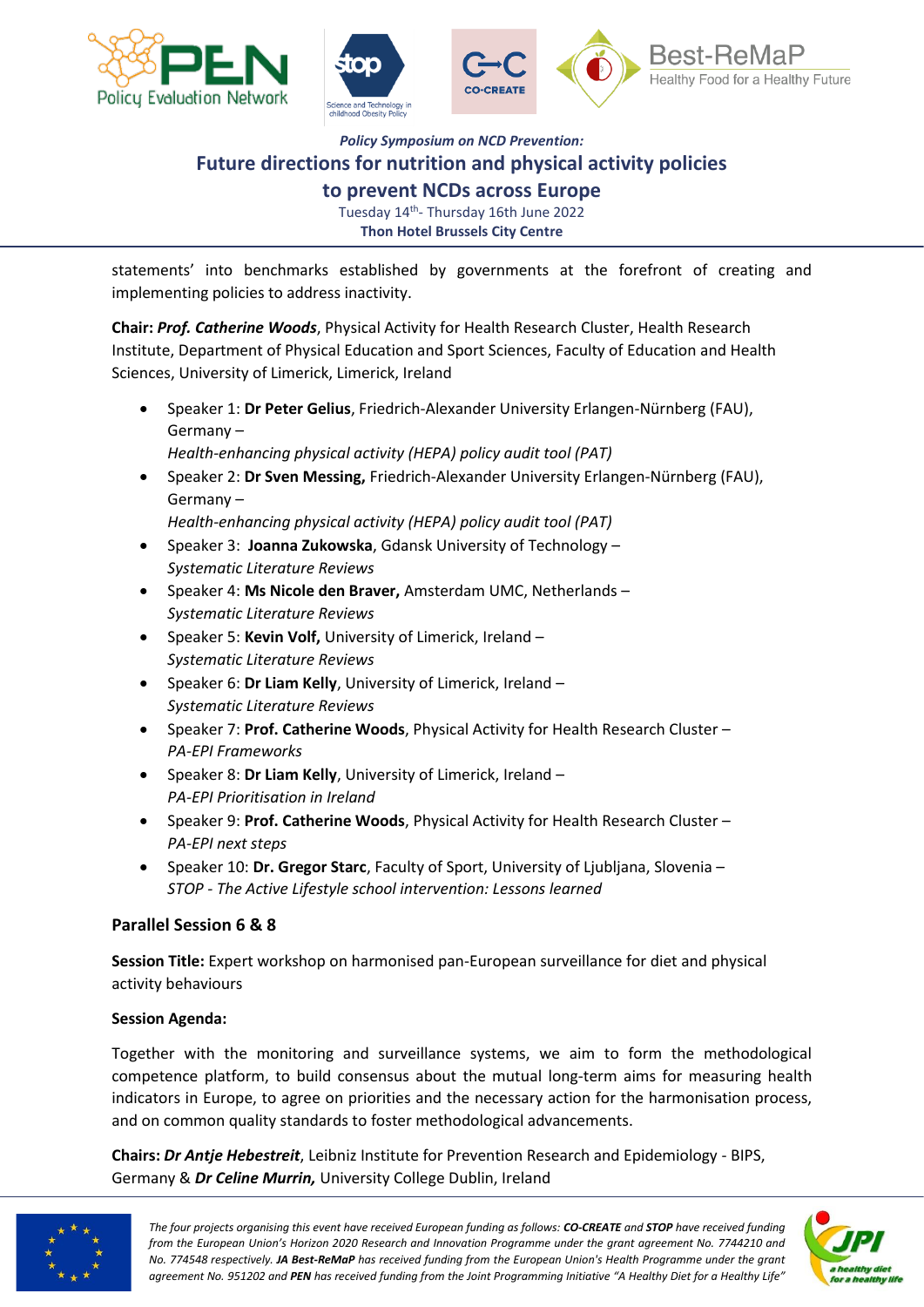





*Policy Symposium on NCD Prevention:*

### **Future directions for nutrition and physical activity policies**

#### **to prevent NCDs across Europe**

Tuesday 14<sup>th</sup>- Thursday 16th June 2022 **Thon Hotel Brussels City Centre**

• Speaker 1: **Dr Antje Hebestreit**, Leibniz Institute for Prevention Research and Epidemiology - BIPS, Germany –

*A central role in the harmonisation process: The Methodological Competence Platform*

- Speaker 2: **Dr Kremlin Wickramasinghe,** European Office for the Prevention and Control of Noncommunicable Diseases, Nutrition Advisor, WHO EURO – *Forming the Methodological Competence Platform*
- Speaker 3: **Dr Celine Murrin,** University College Dublin, Ireland *SIMPLE: Harmonising indicators for monitoring dietary behaviour in Europe*
- Speaker 4: **Dr. Karim Abu-Omar,** Friedrich-Alexander-Universität Erlangen-Nürnberg (FAU), Germany –

*SIMPLE: Harmonising indicators for monitoring physical activity in Europe*

- Speaker 5: **Michael Serneels,** European Commission, DG EAC, Sport unit *EACEA project for harmonising physical activity/sport data*
- Speaker 6: **Hanna Tolonen,** Finnish Institute for Health and Welfare (THL), Finland *Socio-economic position variables used in childhood obesity studies – challenges in harmonisation*
- Speaker 7: **Prof Wolfgang Ahrens**, Leibniz Institute for Prevention Research and Epidemiology - BIPS, Germany – *Panel discussion on the aims and priorities of the Methodological Competence Platform*

#### **Parallel Session 7**

**Session Title:** Fiscal incentives for diet improvement / The sugar tax as example

#### **Session Agenda:**

This Parallel Session hosted by STOP will discuss the fiscal incentives for diet improvement. It will be divided into 5 presentations: 1) The design of effective Sugar Sweetened Beverage taxes; 2) Simulation of a sugar tax in the sugar-sweetened beverages market in Italy; 3) Political acceptability and barriers to implementation of Sugar sweetened beverage taxes; 4) Taxes as an incentive for product reformulation and 5) Beyond Sugar Sweetened Beverage taxes: the effects of food taxation.

**Chairs:** *Prof. Franco Sassi,* Imperial College London & *Dr. Carlijn Kamphuis,* Utrecht University

- Speaker 1: **Maxime Tranchard,** INRAE *The design of effective Sugar Sweetened Beverage taxes*
- Speaker 2: **Daniele Moro**, University of Piacenza *Simulation of a sugar tax in the sugar-sweetened beverages market in Italy*
- Speaker 3: **Sanne Djojosoeparto**, Utrecht University *Stakeholder views on an SSB tax in the Netherlands: perceived barriers and facilitators of SSB tax adoption and perceived effects for lower and higher socioeconomic groups*
- Speaker 4: **Dr. Yuexian (Harry) Tang**, Imperial College London *Taxes as an incentive for product reformulation*



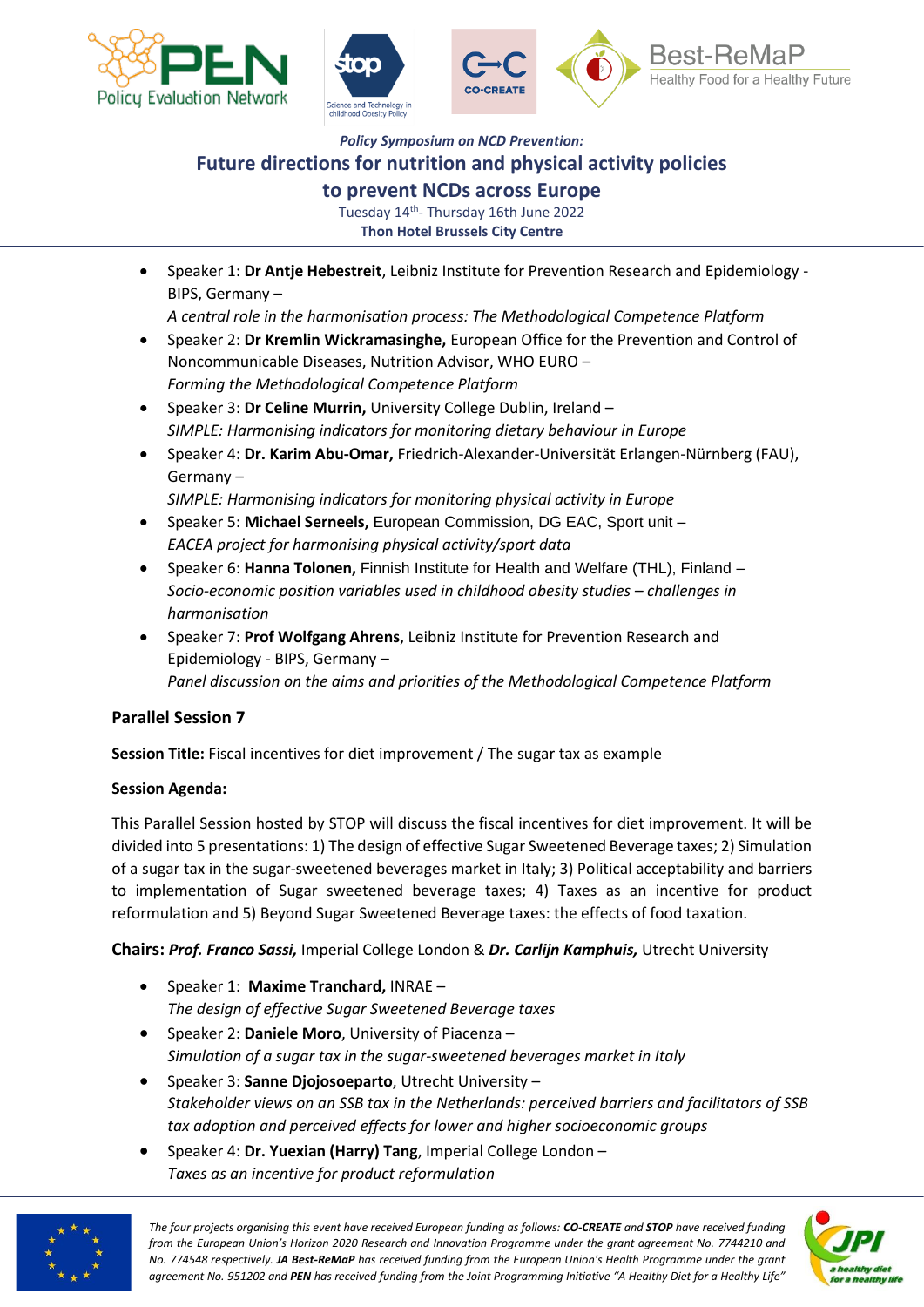



**to prevent NCDs across Europe**

Tuesday 14<sup>th</sup>- Thursday 16th June 2022 **Thon Hotel Brussels City Centre**

- Speaker 5: **Dr. Olivier Allais,** INRAE –
- *Taxes as an incentive for product reformulation*
- Speaker6: **Dr. Carlijn Kamphuis (Utrecht)** and Maxime Tranchard (INRAE) *Beyond Sugar Sweetened Beverage taxes: the effects of food taxation.*

#### **Main Plenary**

The purpose of this session is to outline the need for a monitoring framework to assess government policies and actions for creating a healthy PA environment, and official launch PEN's Physical Activity Environment Policy Index (PA-EPI).

#### **Plenary Session Part I**

**Session Title:** Physical activity: Advances in physical activity/ sedentary behaviour policy research

#### **Session Agenda:**

**Chairs :** *Dr Jeroen Lakerveld***,** Amsterdam UMC, Netherlands & *Peter Gelius*, Friedrich-Alexander University Erlangen-Nürnberg, Germany

- Speaker 1: Gregor Starc, Faculty of Sport, University of Ljubljana, Slovenia *STOP - The effects of COVID-19 mitigation measures on childhood obesity and physical fitness*
- Speaker 2: Kate Oldridge-Turner, World Cancer Research Fund International *CO-CREATE - The MOVING policy database: Understanding how physical activity is promoted across Europe*
- Speaker 3: Ioana Vlad, World Cancer Research Fund International *PEN - The Official Launch of the Physical Activity Environment Policy Index (PA-EPI): A monitoring framework to assess government policies and actions for creating a healthy PA environment.*

#### **Plenary Session Part II & Panel Discussion**

**Session Title:** Nutrition and physical activity policies - Benchmarking, best practice and potential

Nutrition: Advances in food policy research & panel discussion

#### **Session Agenda:**

**Chair:** *Dr Janas Harrington*, University College Cork (CHDR), Cork, Ireland

- Speaker 1: **Kate Oldridge-Turner**, World Cancer Research Fund International *The NOURISHING database: exploring diet-related policies implemented across Europe*
- Speaker 2: **Dr Stefanie Vandevijvere**, Sciensano, Belgium, Public health nutrition Epidemiology and public health –
- *Business Impact Assessment on Obesity (BIA-Obesity). Case study from Belgium and France*
- Speaker 3: **Samuele Tonello,** PhD EuroHealthNet –



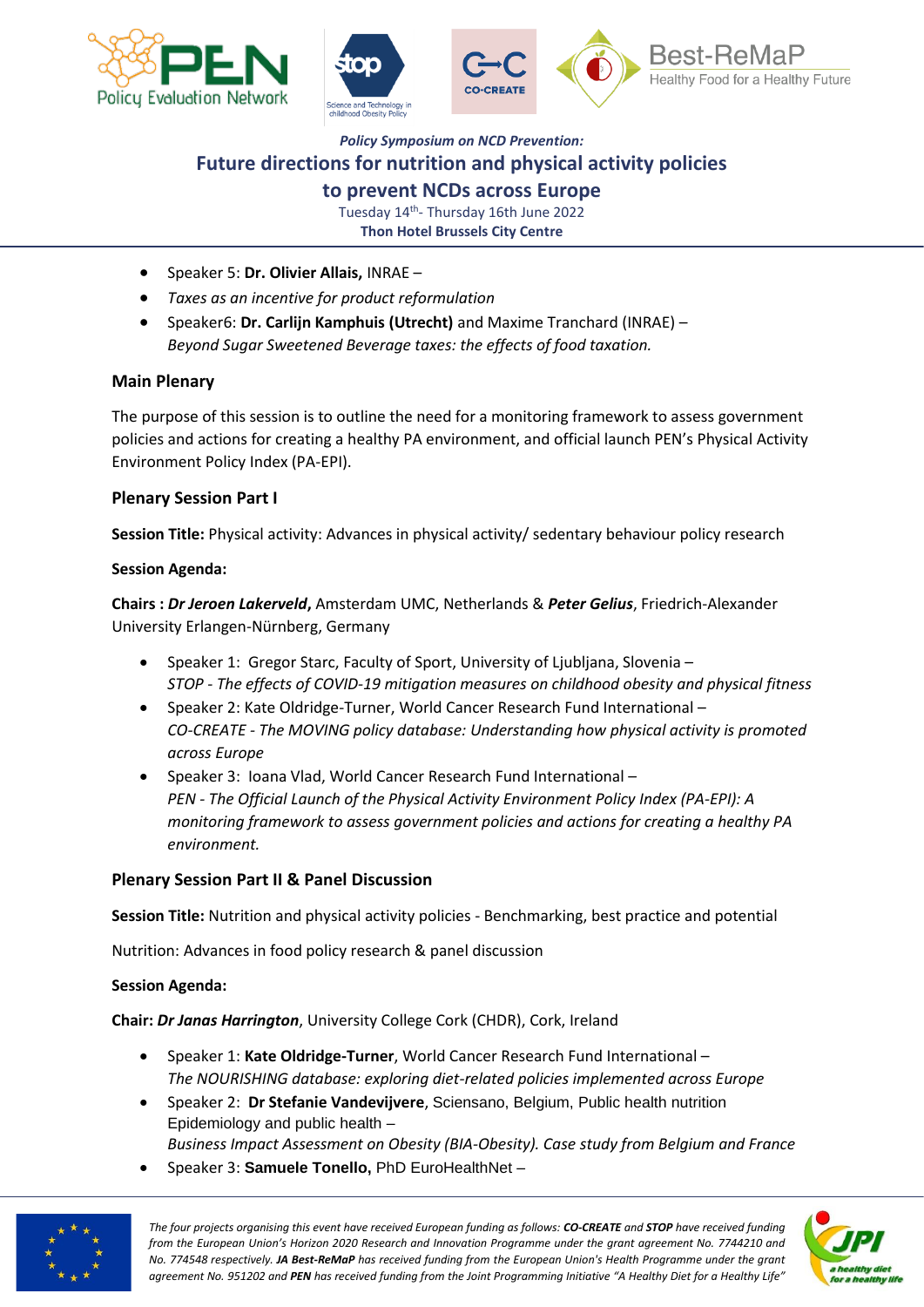



## *Policy Symposium on NCD Prevention:* **Future directions for nutrition and physical activity policies to prevent NCDs across Europe**

Tuesday 14<sup>th</sup>- Thursday 16th June 2022 **Thon Hotel Brussels City Centre**

*Policy challenges and opportunities: ensuring sustainability of Best-ReMaP results by implementing a Food System Sustainability Indicator into the EU policy frameworks*

• Speaker 4: *Dr Maartje Poelman,* Wageningen University and Research, Netherlands – *Priority recommendations to create healthy food environments in Europe: Next Steps* **Panel Discussion:** 

**Chair:** *Caroline Costongs*, EuroHealthnet

- Panellist 1: **Artur Furtado**, European Comission, DG Sante, Luxemburg
- Panellist 2: **Dr Francesco Branca**, Director of the Department of Nutrition for Health and Development in the World Health Organization, Geneva
- Panellist 3: **Dr Sirpa Sarlio**, Ministerial Advisor at Ministry OF Social Affairs AND Health Finland, and University of Helsinki
- Panellist 4: **Dr Roxane Berjaoui**, Department of European and International Affairs, Directorate General for Health at the Ministry of Solidarity and Health France

#### **Parallel Session 9**

**Session Title:** Economic analysis of policy measures targeting food environment and childhood obesity

#### **Session Agenda:**

Introduction in the economic modelling of obesity policies and link to the evaluation practices and EU Best practice database; Presentation of the approaches in providing evidence for modelling three specific Best-ReMaP policies; Use of economic arguments in advocating for specific economic measures; Comments from STOP.

**Chair: Jaana Lindstrom,** Finnish Institute for Health and Welfare, Finland

- Speaker 1: **Michele Cecchini,** OECD *Modelling best practice obesity prevention interventions*
- Speaker 2: **Karine Vin**, Anses, Best-ReMaP WP5 *Food composition data at branded level: methodology of collection and added value for the assessment of nutrition policies*
- Speaker 3: **Maria Joao Gregorio,** MoH Portugal, Best-ReMaP WP6 *As above, for WP6 – marketing*
- Speaker 4: **Mojca Gabrijelčič**, NIJZ, Best-ReMaP WP7 *Economic evaluation of the Best-ReMaP emerging practice in implementation of public procurement of food in public institutions*
- Speaker 5: **Prof Franco Sassi**, Imperial College London *Results from the STOP policy scenarios: Marketing regulation and fiscal policies*
- Speaker 6: Alijadallah Belabess, Imperial College London *Results from the STOP policy scenarios: Marketing regulation and fiscal policies*



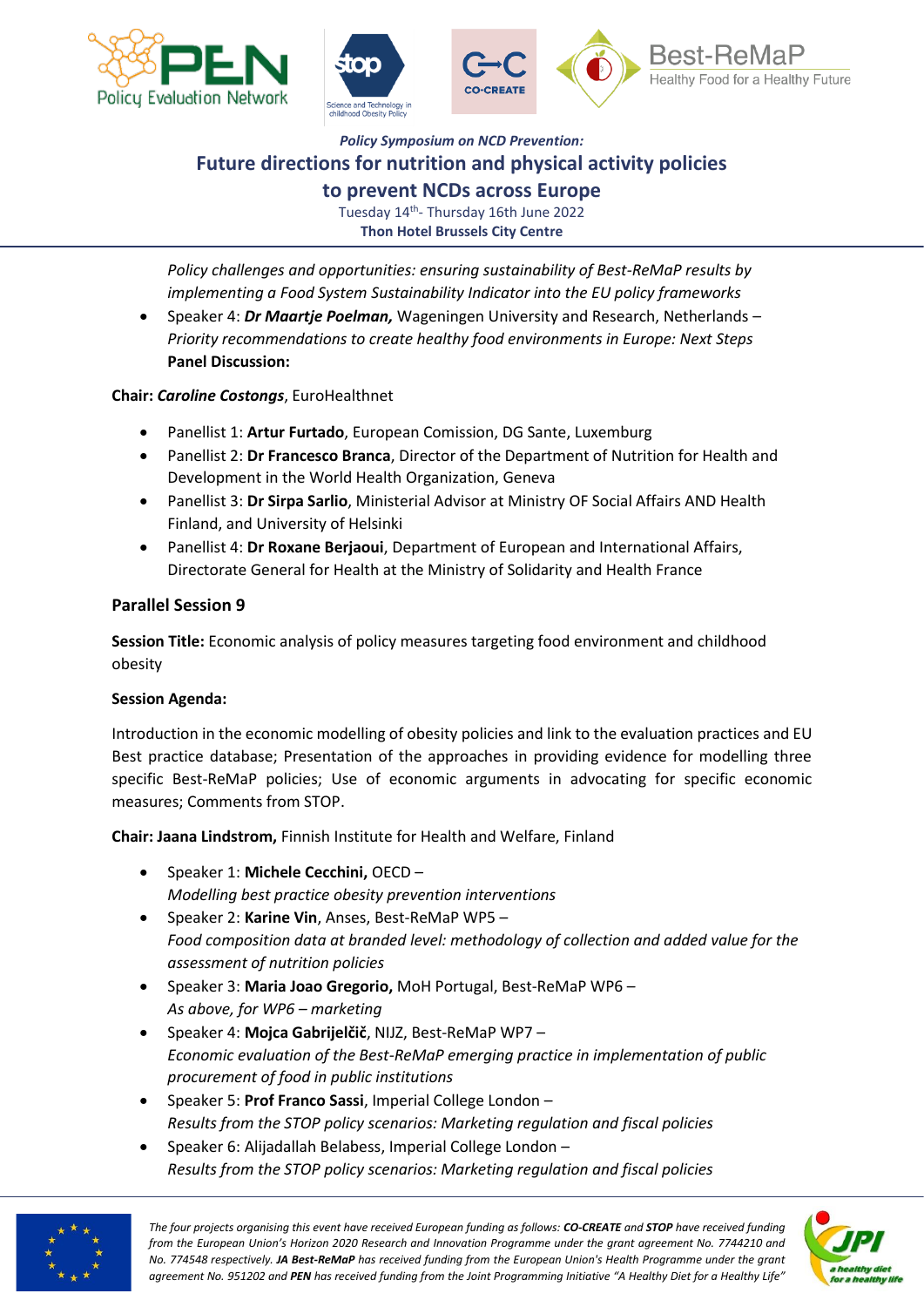





#### **to prevent NCDs across Europe**

Tuesday 14<sup>th</sup>- Thursday 16th June 2022 **Thon Hotel Brussels City Centre**

Panel: Costs of obesity policies vs savings on human health

**Chair: Albert Aszalos,** Best-ReMaP

- Panellist 1: **Michele Cecchini,** OECD
- Panellist 2: **Franco Sassi,** Imperial College London
- Panellist 3: **Alijadallah Belabess,** STOP
- Panellist 4: **Mojca Gabrijelčič,** Best-ReMaP WP7
- Panellist 5: **Karin Vin,** Best-ReMaP, WP5
- Panellist 6: **Maria Joao Gregorio,** Best-ReMaP, WP6
- Panellist 7: **Sirpa Sarlio,** Finnish, MoH
- Panellist 8: **Wim Debeuckelaere,** DG Sante

#### **Parallel Session 10**

**Session Title:** Policy implementation: frameworks, processes, and evaluation

#### **Session Agenda:**

This session organized by PEN will give insights into the choice of policy implementation frameworks and how policy implementation differs from other implementation processes. PEN included detailed studies on factors influencing successful implementation of NCD prevention policies, and these will be presented, together with recommendations on implementation evaluation.

**Chairs: Prof Hajo Zeeb,** Leibniz Institute for Prevention Research and Epidemiology-BIPS, Bremen, Germany & **Prof. Jürgen M. Steinacker**, University of Ulm, Ulm, Germany

- Speaker 1: **Janine Wendt**, University of Ulm, Ulm, Germany *Determinants associated with the adoption of physical activity policies in primary schools: a cross-sectional study in south-west Germany*
- Speaker 2: **Dr. Sarah Forberger,** Leibniz Institute for Prevention Research and Epidemiology-BIPS, Bremen, Germany – *Comparing Public Policy Implementation and Intervention Implementation*
- Speaker 3: **Dr. Annabel Müller-Stierlin,** University of Ulm, Ulm, Germany *Good practice recommendations on policy implementation evaluation for policies targeting diet, physical activity and sedentary behaviour*

#### **Parallel Session 11**

**Session Title:** Social marketing and marketing regulation

#### **Session Agenda:**

One could envision a Europe where only those foods that contribute to healthy, sustainable diets are being promoted. A Europe where people, and youth especially, are not constantly exposed to the manipulative marketing of foods associated with harm to people's and planetary health. This session



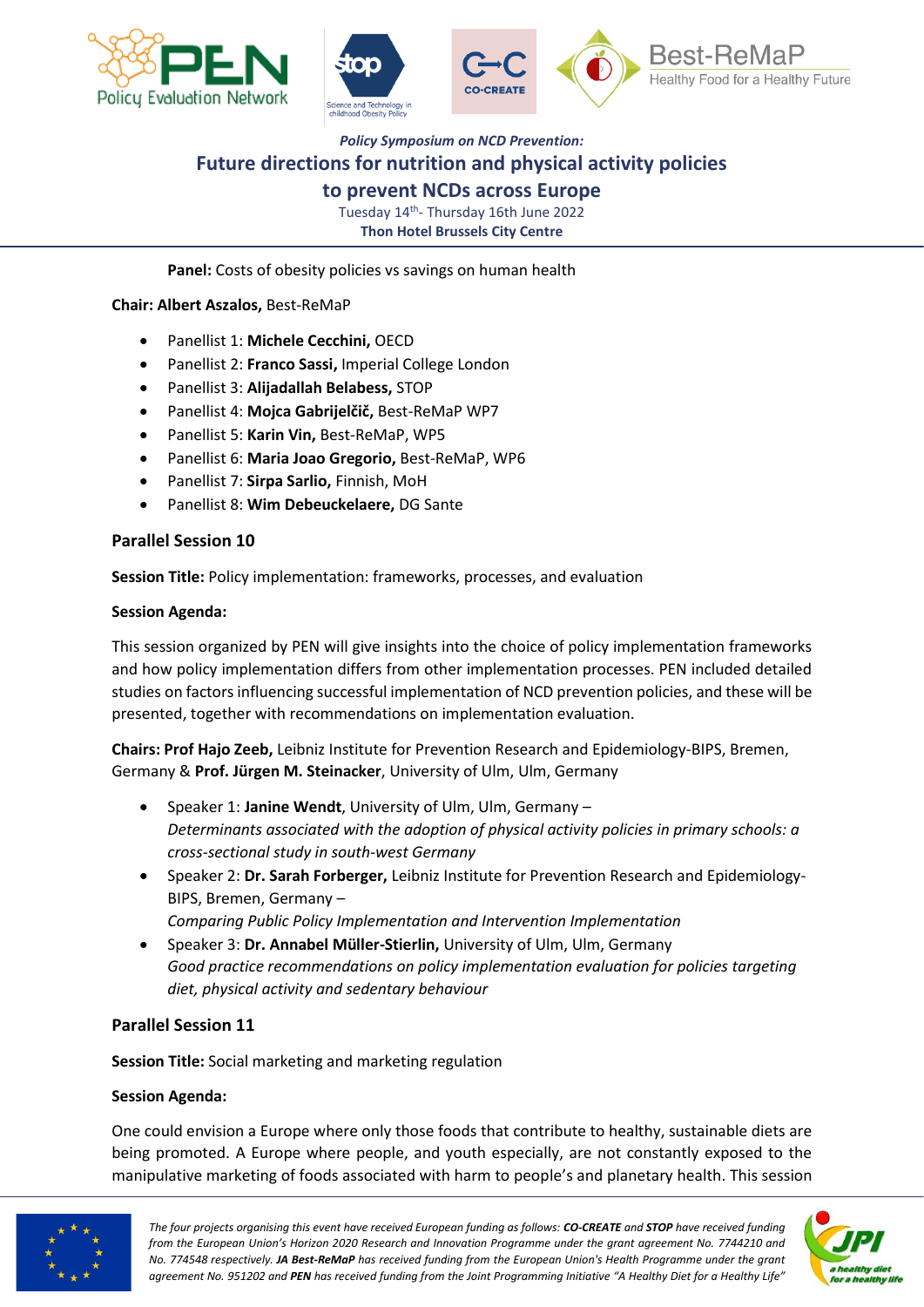



**to prevent NCDs across Europe**

Tuesday 14<sup>th</sup>- Thursday 16th June 2022 **Thon Hotel Brussels City Centre**

explores two angles of such a possible vision. How and under which conditions can social marketing be used to promote better diets? And, what marketing regulations are needed to minimise the exposure to unhealthy food marketing, which is so widespread today?

**Chairs:** *Nikolai Pushkarev***,** European Public Health Alliance (EPHA) & *Dr Mojca Gabrijelčič,* Slovenian National Institut of Public Health (NIJZ)

- Speaker 1: **Karen Watson**, Imperial College London *Social Marketing and Behavior Change: lessons from Drink Up and Whole Grains Campaigns*
- Speaker 2: **Dr. Marie Bragg**, New York University *Examining the innovative advertising techniques used by food companies to target children on social media*
- Speaker 3: **Margot Neveux**, World Obesity Federation *Exploring the equity implications and acceptability of marketing policies*
- Speaker 4: **Maria Joao Gregorio**, Portuguese Directorate-General of Health *Best practices in reducing marketing of unhealthy food products to children and adolescents*
- Speaker 5: **Margarida Bica**, Portuguese Directorate-General of Health *Best practices in reducing marketing of unhealthy food products to children and adolescents*
- Speaker 5: **Mimi Tatlow-Golden**, The Open University *Best practices in reducing marketing of unhealthy food products to children and adolescents*
- Speaker 5: **Magdalena Muc**, The Open University *Best practices in reducing marketing of unhealthy food products to children and adolescents*

#### **Parallel Session 12**

**Session Title:** The exposome of childhood obesity: from evidence to public health policy

#### **Session Agenda:**

In this session, co-organized by the STOP project and Joint Action BestReMap, the gap between the scientific evidence and the public health policies in nutrition will be discusses. The speakers will describe the potential transfer of the results of the STOP WP3 on the metabolomic signature of the consumption of ultra-processed foods, into EU and national policies.

**Chair:** *Oliver Robinson***,** Imperial College London

- Speaker 1: **Oliver Robinson,** Imperial College London *The exposome of childhood obesity: the results from STOP project*
- Speaker 2: **Michelle Plusquin,** UHasselt *The epigenetic signatures of rapid weight growth*
- Speaker 3: **Dr. Marco Silano**, Instituto superiore Di Sanita, Italian Intitute of Health *How to fill the gap between the evidence about the exposome and epigenetics of childhood obesity and the public health policies*



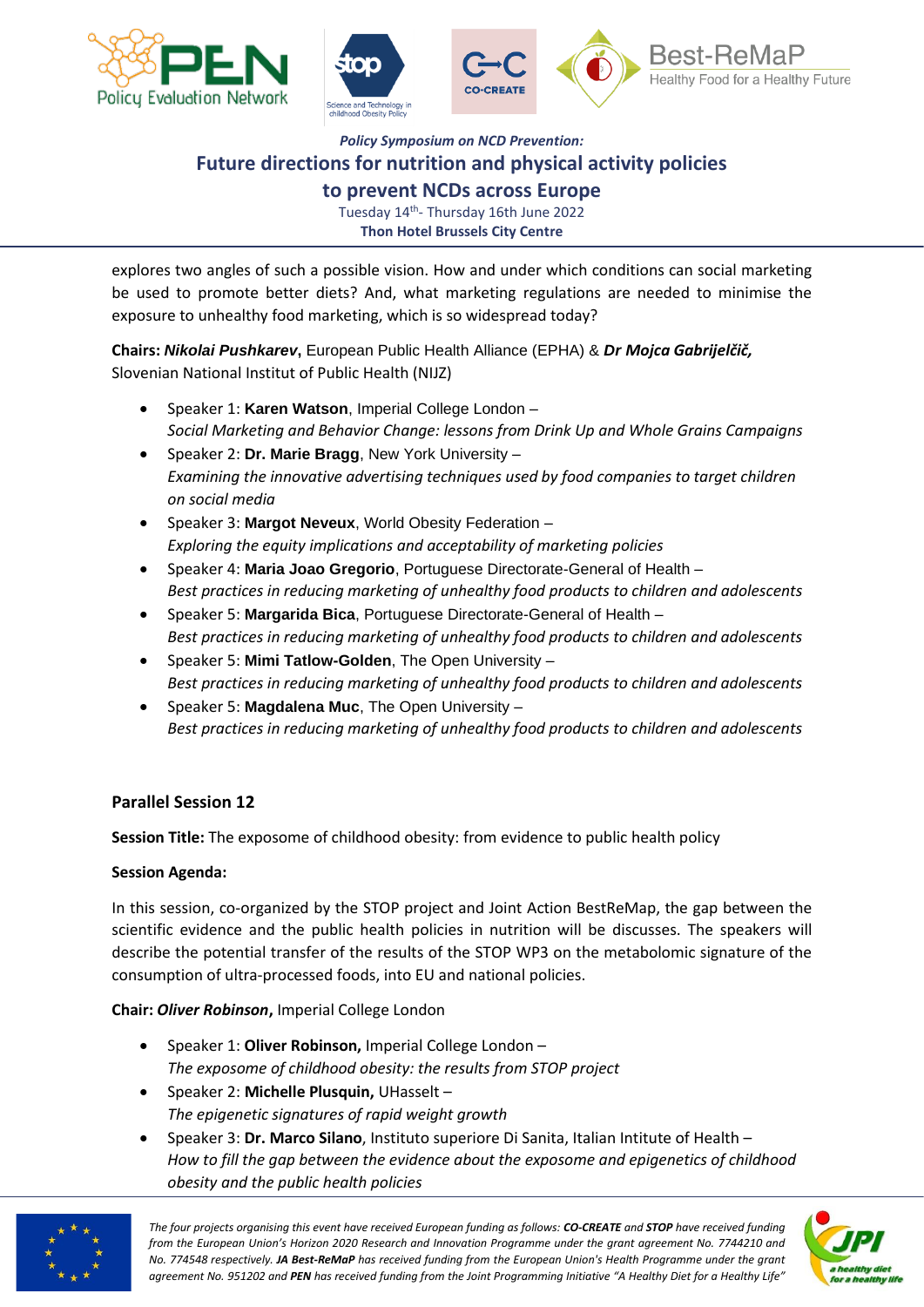



**to prevent NCDs across Europe**

Tuesday 14<sup>th</sup>- Thursday 16th June 2022 **Thon Hotel Brussels City Centre**

#### **Parallel Session 13**

**Session Title:** Quantifying and simulating the impact of policies

#### **Session Agenda:**

The session covers different strategies to quantify the impact of nutrition and health policies. Different perspectives will be considered, ranging from the identification of causal effects with experimental and observational data, to the simulation of outcomes considering the complexity of the underlying mechanisms. The aim is to explore potential synergies and complementarities which could bring stronger evidence.

**Chairs:** *Prof. Franco Sassi,* Imperial College London & *Michael Laxy*, Helmholtz Munich – Institute of Health Economics

- Speaker 1: **Alijadallah Belabess,** Imperial College London Policy Evaluation Using a Multi-Dimensional Risk Factors and Diseases Framework: a Microsimulation Approach
- Speaker 2: **Prof. Davide Rasella**, Barcelona Institute of Global Health, ISGlobal *Developing an integrated microsimulation model for the impact of fiscal policies on child health in Europe: the example of childhood obesity in Italy*
- Speaker 3: **Laurent Muller**, INRAE *Observing Shopping Behaviour: Laboratory Store vs. Field Supermarkets*
- Speaker 4: **Mario Mazzocchi,** University of Bologna *Perspectives and challenges in the application of quasi-experimental methods and synergies with simulation models*
- Speaker 5: **Eduard Romanenko**, University of Oslo, Public Health in Nutrition Group *The system dynamics modelling approach to policy evaluation*

#### **Parallel Session 14**

**Session Title:** Public food procurements

#### **Session Agenda:**

**Chair: Dr.** Mojca Gabrijelčič, Slovenian National Institut of Public Health (NIJZ)

- Speaker 1: Nikolai Pushkarev, EPHA Sustainable food procurement - Public food procurement for healthy & sustainable food environments
- Speaker 2: Wim Debeuckelaere, DG SANTE Sustainable food procurement - Different drivers within inter-sectoral working group on public food procurement at EU level and possible alignment of WP 7's proposals /deliverables with actions within individual DGs (DG Sante)
- Speaker 3: Barbara Lončarek, CCIS –